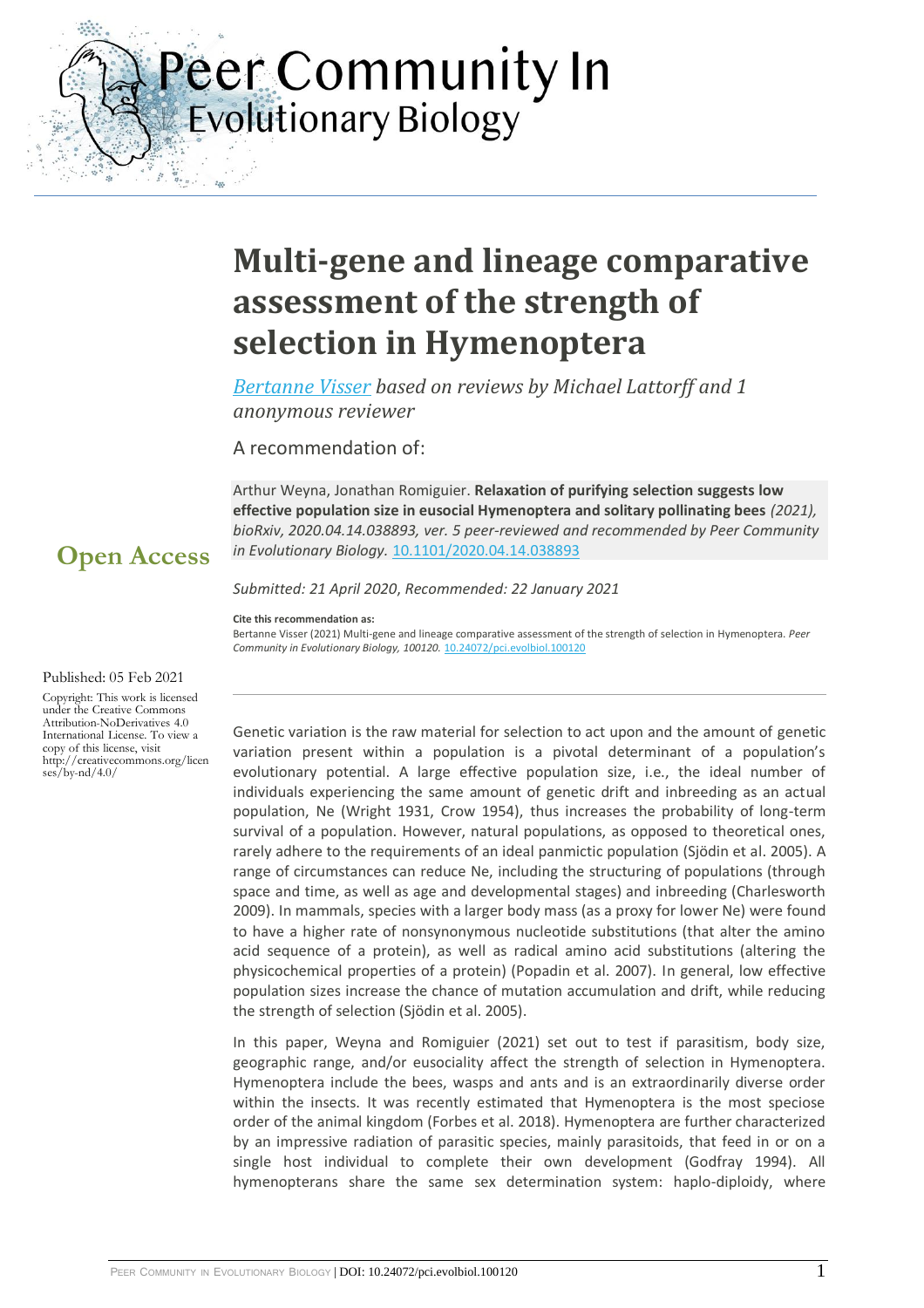

unfertilized eggs are haploid males and fertilized eggs are diploid females. Compared to other animals, Hymenoptera further contain an impressive number of clades that evolved eusociality (Rehan and Toth 2015), in which societies show a clear division of labor for reproduction (i.e., castes) and cooperative brood care. Hymenopterans thus represent a diverse and interesting group of insects to investigate potential factors affecting strength of selection and Ne.

Using a previously published phylogenomic dataset containing 3256 genes and 169 hymenopteran species (Peters et al. 2017), Weyna and Romiguier (2021) estimated mean genomic dN/dS ratios (nonsynonymous to synonymous substitution rates) for each species and compared these values between parasitic and nonparasitic species, eusocial and solitary species, and in relation to body size, parasitoid-specific traits and geographic range, thought to affect the effective population size and strength of selection. The use of a large number of species, as well as several distinct traits is a clear asset of this study. The authors found no effect of body size, geographic range or parasitism (including a range of parasitoid-specific traits). There was an effect, however, of eusociality where dN/dS increased in three out of four eusocial lineages. Future studies including more independent evolutionary transitions to eusociality can lend further support that eusocial species indeed reduces the efficiency of selection. The most intriguing result was that for solitary and social bees, with high dN/dS ratios and a strong signature of relaxed selection (i.e., the elimination or reduction of a source of selection (Lahti et al. 2009). The authors suggest that the pollen-collecting behaviors of these species can constrain Ne, as pollen availability varies at both a spatial and temporal scale, requiring a large investment in foraging that may in turn limit reproductive output. It would be interesting to see if other pollen feeders, such as certain beetles, flies, butterflies and moths, as well as mites and spiders, experience relaxed selection as a consequence of the trade-off between energy investment in pollen foraging versus fecundity.

### **References**

Charlesworth, B. (2009). Effective population size and patterns of molecular evolution and variation. Nature Reviews Genetics, 10(3), 195-205. doi: <https://doi.org/10.1038/nrg2526>

Crow, J. F. (1954) Statistics and Mathematics in Biology (eds Kempthorne, O., Bancroft, T. A., Gowen, J. W. & Lush, J. L.) 543–556 (Iowa State Univ. Press, Ames, Iowa)

Forbes, A. A., Bagley, R. K., Beer, M. A., Hippee, A. C., and Widmayer, H. A. (2018). Quantifying the unquantifiable: why Hymenoptera, not Coleoptera, is the most speciose animal order. BMC ecology, 18(1), 1- 11. doi: <https://doi.org/10.1186/s12898-018-0176-x>

Godfray, H. C. J. (1994) Parasitoids: Behavioral and Evolutionary Ecology. Vol. 67, Princeton University Press, 1994. doi: <https://doi.org/10.2307/j.ctvs32rmp>

Lahti et al. (2009). Relaxed selection in the wild. Trends in ecology & evolution, 24(9), 487-496. doi: <https://doi.org/10.1016/j.tree.2009.03.010>

Peters et al. (2017). Evolutionary history of the Hymenoptera. Current Biology, 27(7), 1013-1018. doi: <https://doi.org/10.1016/j.cub.2017.01.027>

Popadin, K., Polishchuk, L. V., Mamirova, L., Knorre, D., and Gunbin, K. (2007). Accumulation of slightly deleterious mutations in mitochondrial protein-coding genes of large versus small mammals. Proceedings of the National Academy of Sciences, 104(33), 13390-13395. doi: <https://doi.org/10.1073/pnas.0701256104> Rehan, S. M., and Toth, A. L. (2015). Climbing the social ladder: the molecular evolution of sociality. Trends in ecology & evolution, 30(7), 426-433. doi: <https://doi.org/10.1016/j.tree.2015.05.004>

Sjödin, P., Kaj, I., Krone, S., Lascoux, M., and Nordborg, M. (2005). On the meaning and existence of an effective population size. Genetics, 169(2), 1061-1070. doi: <https://doi.org/10.1534/genetics.104.026799> Weyna, A., and Romiguier, J. (2021) Relaxation of purifying selection suggests low effective population size in eusocial Hymenoptera and solitary pollinating bees. bioRxiv, 2020.04.14.038893, ver. 5 peer-reviewed and recommended by PCI Evol Biol. doi: <https://doi.org/10.1101/2020.04.14.038893>

Wright, S. (1931). Evolution in Mendelian populations. Genetics, 16(2), 97-159.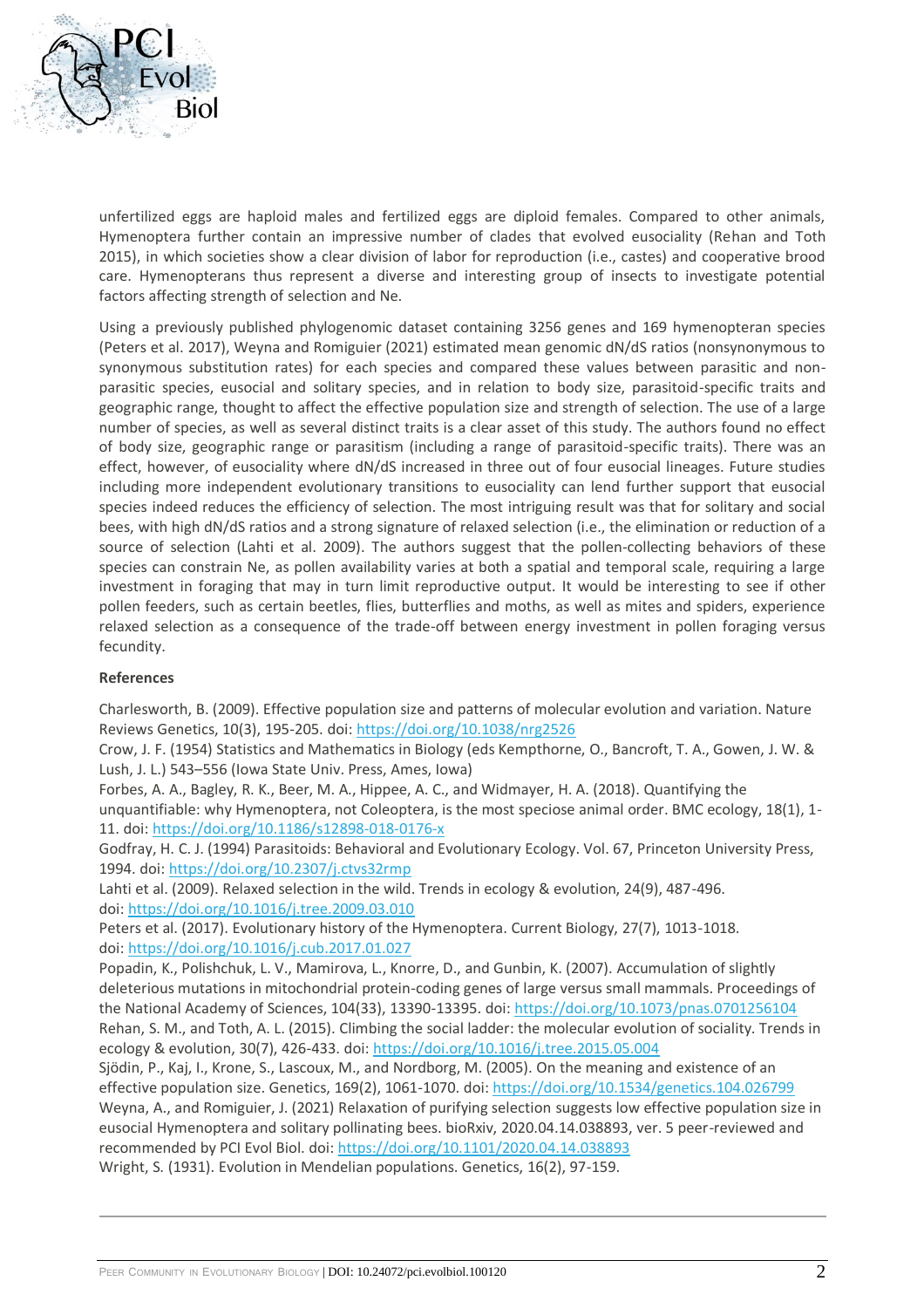

# **Revision round #3**

*2020-12-24* Dear Drs. Weyna and Romiguier,

Thank you for submitting your revisions. I appreciate the changes made, but some of the suggestions that I provided in the PDF of the last version were not included in the current file (changes that I suggested with regard to the parasitoid table for example). Please have a look at my questions and suggestions in the previous version and incorporate these in your manuscript (or if you do not wish to do so, it would be helpful to know why). For the file containing track changes, it would be useful to see what was actually changed (as now often the entire paragraph is marked as deleted/changed). I have also included some additional suggestions in your latest version, please find this attached. Thanks in advance.

All the best, Bertanne Visser

*Preprint DOI:* <https://doi.org/10.1101/2020.04.14.038893>

*Author's reply:*

[Download author's reply \(PDF file\)](https://evolbiol.peercommunityin.org/download/t_recommendations.reply_pdf.ad2a88e74c5e5b06.726573706f6e73655f746f5f7265766965775f726f756e64332e706466.pdf)

# **Revision round #2**

*2020-10-22* Dear Drs Weyna and Romiguier,

Thank you for submitting your revision, which has now been reviewed again. I think you did a good job addressing the comments and suggestions in your rebuttal and revision. There is one major point that still requires some attention: One of the reviewers is still concerned with the number of eusocial species included in your analysis and the conclusions that you draw based on that limited number of species. While I understand the rationale for sticking to the dataset of Peters (which you have explained very clearly in your rebuttal) I agree with the reviewer that a thorough test would require a larger number of species. I think you should explicitly mention that in your manuscript, make the proposition on how to test this based on the reviewer's suggestion, and put less emphasis on this finding throughout your manuscript (e.g., the largest part of your discussion still focuses mainly on eusociality). As you mention in your rebuttal, you consider the high dN/dS ratio in social and non-social pollinating bees, as well as the Antophila, as your most novel findings. I think it will be worthwhile to spend more time on this in your discussion and to provide a prospective for future studies.

It seems to me that you wrote this paper (at least initially) within a context that fit with the results that you obtained, even though I think you started out this project with less specific expectations (i.e., you included parasitism for which you collected an incredible amount of data). Once you obtained these first results, I think you started testing more specific ideas and making appropriate corrections where needed. And that is all fine. If this is indeed the case, I think your paper would be stronger if you bluntly state that and take the reader through the successive steps and the thought process that led you to your final results.

I have further carefully read your revision and provided minor comments in the PDF.

Thanks again for your thorough revision and rebuttal and I look forward to receiving a new version.

All the best, Bertanne Visser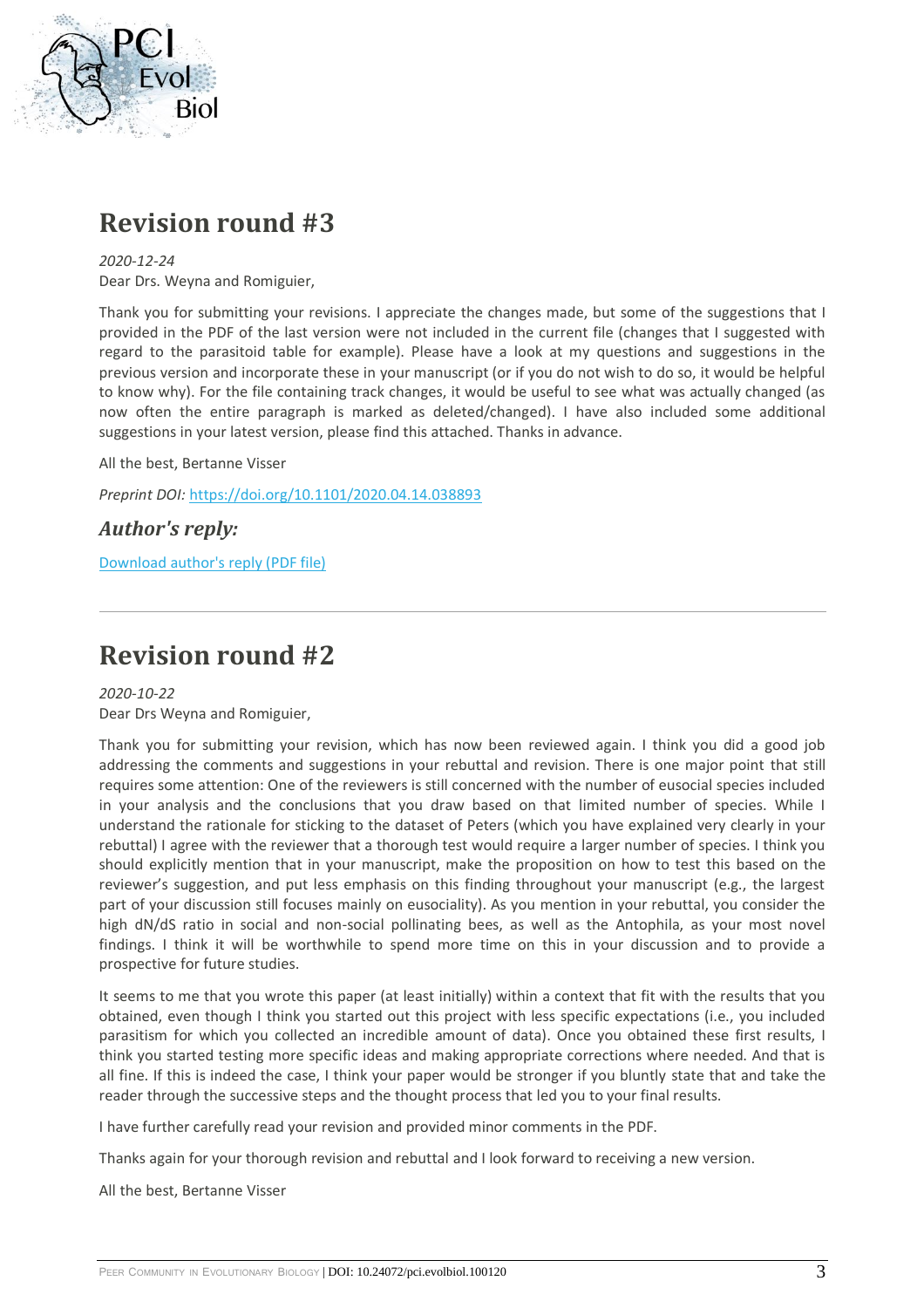

#### **Additional requirements of the managing board**:

As indicated in the 'How does it work?' section and in the code of conduct, please make sure that: -Data are available to readers, either in the text or through an open data repository such as Zenodo (free), Dryad or some other institutional repository. Data must be reusable, thus metadata or accompanying text must carefully describe the data.

-Details on quantitative analyses (e.g., data treatment and statistical scripts in R, bioinformatic pipeline scripts, etc.) and details concerning simulations (scripts, codes) are available to readers in the text, as appendices, or through an open data repository, such as Zenodo, Dryad or some other institutional repository. The scripts or codes must be carefully described so that they can be reused.

-Details on experimental procedures are available to readers in the text or as appendices. -Authors have no financial conflict of interest relating to the article. The article must contain a "Conflict of interest disclosure" paragraph before the reference section containing this sentence: "The authors of this preprint declare that they have no financial conflict of interest with the content of this article." If appropriate, this disclosure may be completed by a sentence indicating that some of the authors are PCI recommenders: "XXX is one of the PCI XXX recommenders."

*Preprint DOI:* <https://doi.org/10.1101/2020.04.14.038893>

### *Reviewed by [Michael Lattorff,](https://evolbiol.peercommunityin.org/public/viewUserCard?userId=803) 2020-09-26 09:10*

The revised manuscript "Relaxation of purifying selection suggests low effective population size in eusocial Hymenoptera and pollinating bees" by Weyna & Romiguier uploaded to bioarxiv and under review for PCI Evolutionary Biology is a bit difficult to review as no responses to reviewers were delivered.

However, it seems that the author addressed all major conceptual issues I raised during the first review. There are just a few minor issues listed below that I could point out now, as line numbers were used in the revised version of the manuscript.

L29, L47 L61, L74, L79, L240, L251, L252, L253, L262, L277 Ne in italics

L75 …expected to rely…

L89, L101 hymenopteran species or species of Hymenoptera

L154 literature

L166 R2, btw, what is the justification of using that many digits? Can you justify that type of precision and accurancy by the methods used to calculate, I think it implies higher precision than you actually have. I think you can stick with 2-3 significant figures.

L216 relaxation of purifying slection

L270 too many brackets for the citation

In some place you might have used two subsequent spaces. Check and replace with single space.

### *Reviewed by anonymous reviewer, 2020-09-06 22:44*

The authors have done a decent job of addressing most of my previous comments. However, I still remain concerned that they have such few eusocial species in this dataset and are trying to write a paper about eusociality. The genomes you need to do this exist and while I realize it would take a lot of work to redo all of your analyses, I still worry that your results do not reflect what is really going on. Perhaps someone will use your paper as a hypothesis to test this idea across a much larger dataset.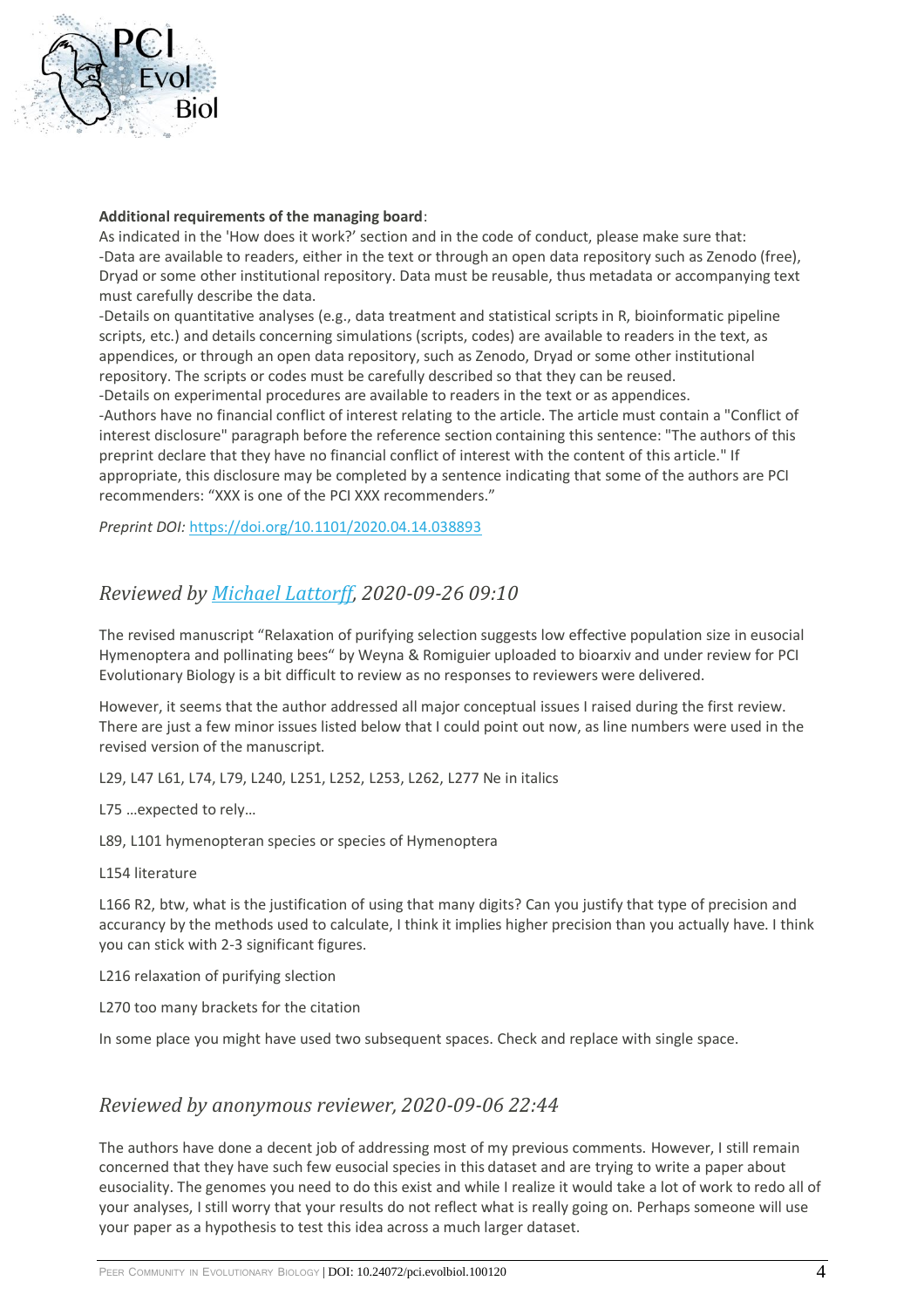

## *Author's reply:*

[Download author's reply \(PDF file\)](https://evolbiol.peercommunityin.org/download/t_recommendations.reply_pdf.beab6244489d6b11.726573706f6e73655f746f5f7265766965775f726f756e64322e706466.pdf)

# **Revision round #1**

*2020-06-12* Dear Drs. Weyna and Romiguier,

I have now received two reviews for your manuscript 'Relaxation of purifying selection suggests low effective population size in eusocial Hymenoptera and pollinating bees'. One of the reviewers highlights that your study is very intriguing, and I agree, but both reviewers raise several points that need to be addressed in your revision. In particular, a key question raised by both reviewers is why only 12 eusocial taxa were included in your analyses. Furthermore, the role of inbreeding as a prerequisite for the evolution of eusociality was also raised by both reviewers. Aside from these two major points, please address each of the reviewers' comments carefully in your rebuttal and revision. Please also include line numbers in your revision.

Thanks for submitting your work to the Peer Community in Evolutionary Biology and I look forward to receiving your rebuttal and revision.

Best wishes, Bertanne Visser.

### **Additional requirements of the managing board**:

As indicated in the 'How does it work?' section and in the code of conduct, please make sure that: -Data are available to readers, either in the text or through an open data repository such as Zenodo (free), Dryad or some other institutional repository. Data must be reusable, thus metadata or accompanying text must carefully describe the data.

-Details on quantitative analyses (e.g., data treatment and statistical scripts in R, bioinformatic pipeline scripts, etc.) and details concerning simulations (scripts, codes) are available to readers in the text, as appendices, or through an open data repository, such as Zenodo, Dryad or some other institutional repository. The scripts or codes must be carefully described so that they can be reused.

-Details on experimental procedures are available to readers in the text or as appendices. -Authors have no financial conflict of interest relating to the article. The article must contain a "Conflict of interest disclosure" paragraph before the reference section containing this sentence: "The authors of this preprint declare that they have no financial conflict of interest with the content of this article." If appropriate, this disclosure may be completed by a sentence indicating that some of the authors are PCI recommenders: "XXX is one of the PCI XXX recommenders."

*Preprint DOI:* <https://doi.org/10.1101/2020.04.14.038893>

### *Reviewed by [Michael Lattorff,](https://evolbiol.peercommunityin.org/public/viewUserCard?userId=803) 2020-05-26 20:10*

[Download the review \(PDF file\)](https://evolbiol.peercommunityin.org/download/t_reviews.review_pdf.b53a9d2ebf4a8cab.7265766965775f7765796e615f726f6d69677565725f7063695f65766f6c5f62696f6c2e706466.pdf)

### *Reviewed by anonymous reviewer, 2020-06-01 17:21*

This study examines the relationship between eusociality, selection, and effective population size (Ne) across 169 Hymenoptera, including about half of which are bees. The authors demonstrate a pattern of relaxed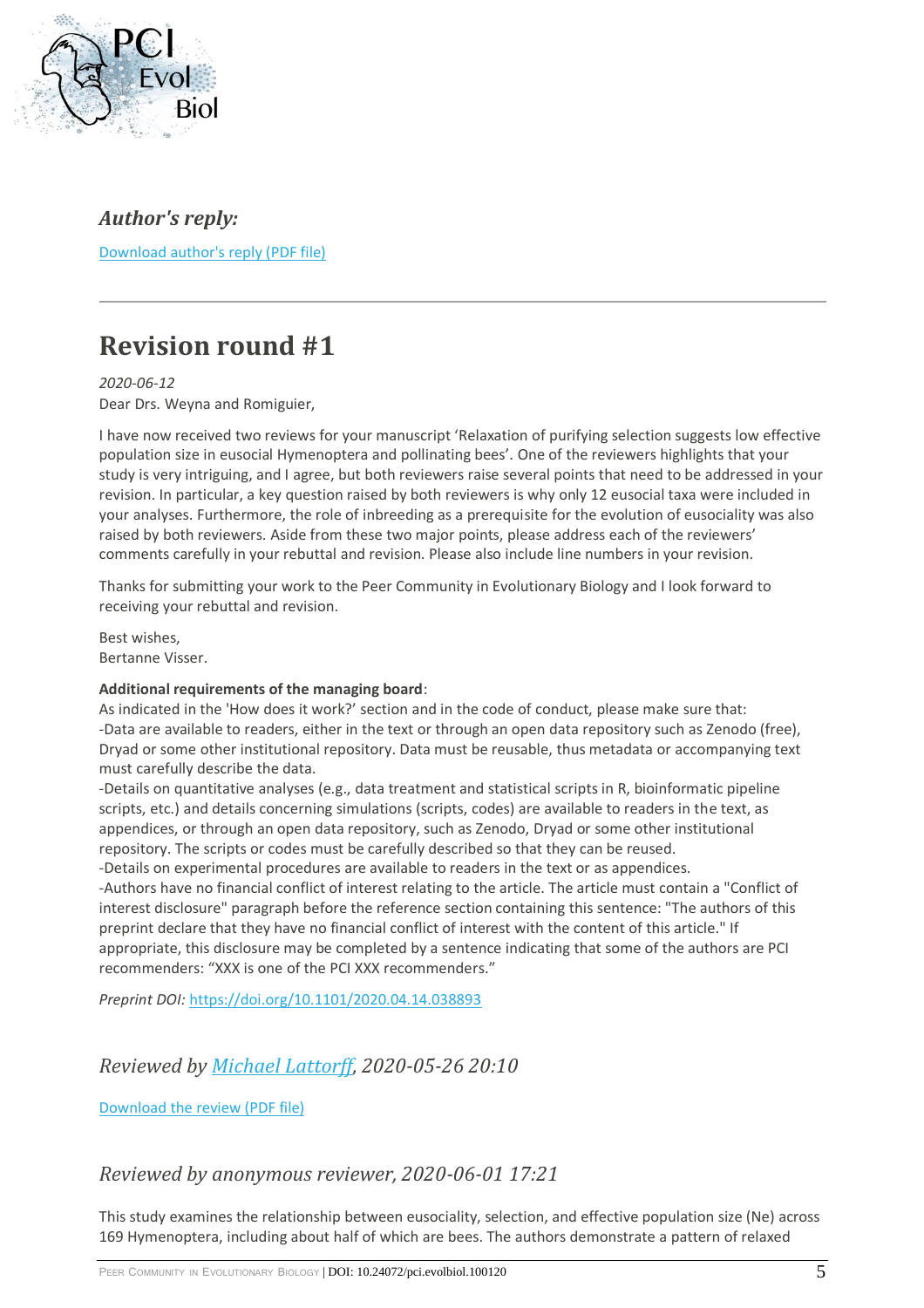

selection in eusocial lineages, which they attribute to differences in Ne. I think the data presented in this study are very intriguing. However, I have some concerns with the way the data are analyzed and interpreted. Some of the modeling is a bit repetitive and could be simplified to make things more transparent. I also worry that the patterns are being driven by one subtaxa, given the sparse sampling of eusocial species in other lineages. Some of the decisions to categorize these lineages as eusocial or not is also a bit concerning More importantly, I am not sure the authors are correctly portraying hypotheses about social evolution. They seem a bit confused by differences between inbreeding and kin selection (the maintenance of high relatedness in groups). With the exception of some social spider species, most insects (and vertebrates and other taxa), AVOID inbreeding because the costs of doing so generally outweigh the benefits. Ne is low in eusocial species because of a reproductive division of labor and high reproductive skew where most individuals in the population will never breed. This is a consequence of the social structure, not a cause as the authors imply. In general, while this study presents some interesting results, I think some more work is needed on the analysis, the interpretation of the results, and the overall framework being tested.

Without line numbers, it is hard to make specific comments, so I have made some general ones below:

### Introduction

I am not sure it is fair to say most invertebrates have larger and less variable long-term Ne. I would wager that eusocial insects have the most genetic data, and they are also likely to have the lowest Ne because of their reproductive division of labor.

Inbreeding has not been invoked to explain the evolution of eusociality. The maintenance of high relatedness within groups has been raised as a prerequisite, but not inbreeding.

Hymenoptera are also "special" because they are haplodiploid, which could result in lower Ne. You mention this later in introduction, but it is a bit misleading to not mention this when you introduce Hymenoptera earlier.

I think the end of the Introduction should briefly describe the approach taken to compare these species and look at purifying selection. You should also make it clear that only 12 of the 169 species examined are eusocial. I am actually surprised by how low this number. Certainly, there are many more than 12 complete genomes published for ants, bees, wasps. Why have the authors only chosen 12 of these is unclear. It would certainly improve you paper to use genetic data from more eusocial species, which is definitely available as of 2020.

### Results

In the analyses in "Effect of body size and parasitism on relative protein evolution rates" it is unclear how you control for phylogenetic non-independence. In the methods you only say that you use PICs, but no information on how you actually do this. Currently, it seems like these are straight linear models, but these should all be done in a phylogenetic framework. I would only present the results from the phylogenetic analyses.

In the analyses in the "Eusociality is associated to accelerated relative protein evolution rates" the presentation of the results is a bit unclear if not misleading. You can't claim a branch is eusocial because sample you have not sampled are eusocial. You really should work with the data (and species) you have here. Adding new taxa might change your genetic results, not just which branches you label as eusocial or not. I suggest presenting one more in the beginning of the paragraph and then one set of results that takes into account species you have sampled.

In the analyses in the "Antophila bees displays highly accelerated relative protein evolution rates", are you basically saying that this group is driving all of your results? I have trouble following this section, and not sure it needs to be its own sub-section.

Rather than having an entire section "Controlling for branch lengths, biased gene conversion or species sampling", why not just include branch length in all of your prior models? Similarly, why not use corrected